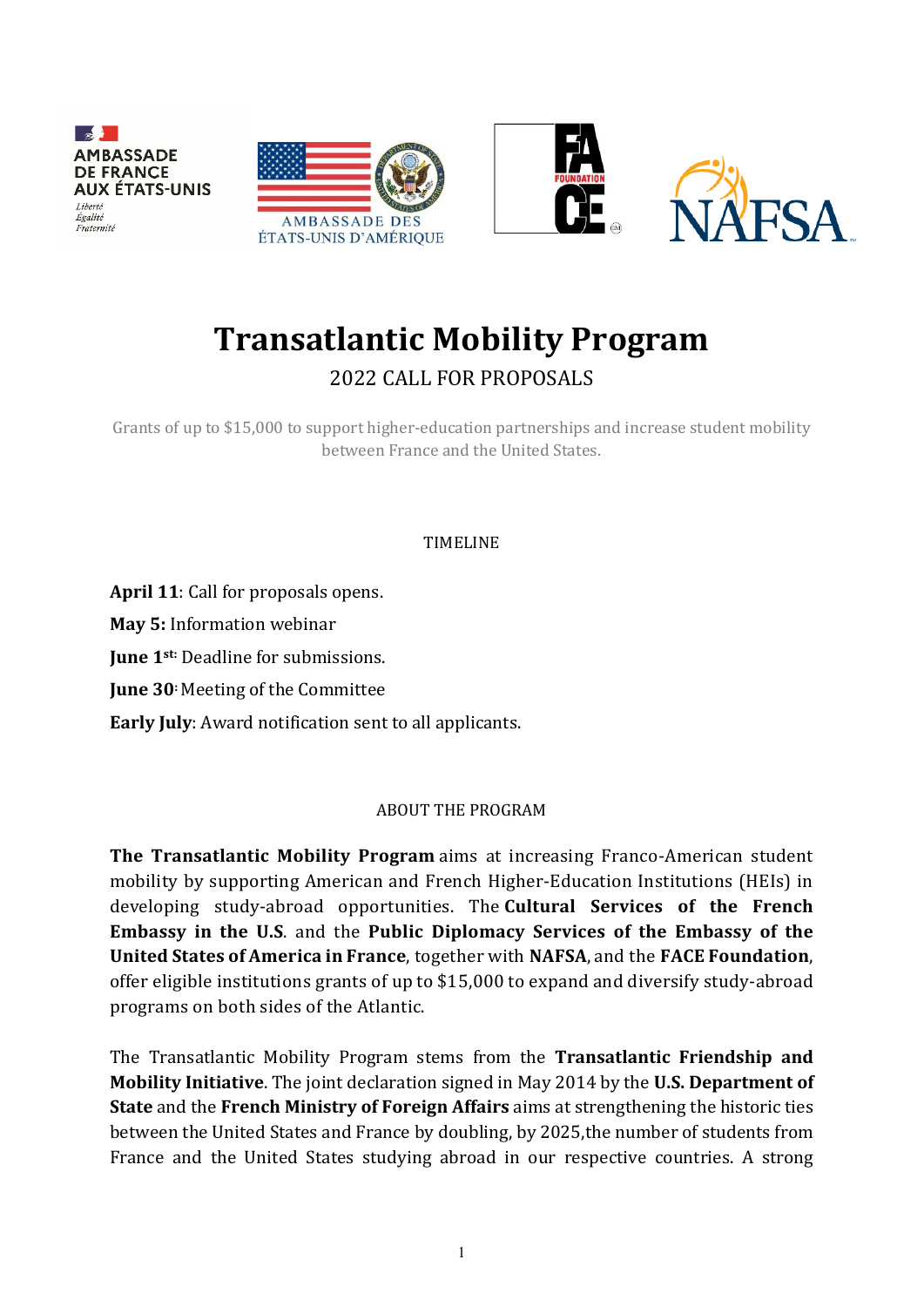emphasis was placed on **increasing diversity in study-abroad programs,** both in terms of areas of study and student profiles.

To increase the number of students from France and the United States making their way across the Atlantic, Higher Education Institutions must play an essential role in **building strong partnerships, developing innovative and sustainable study-abroad models, and designing programs for nontraditional students.** Proposals will be evaluated on how projects can effectively and concretely encourage the greatest number of students to participate in a study-abroad program. The Embassy of France, in consultation with the U.S. Embassy in France and NAFSA, will identify and select 6 to 8 proposals that demonstrate how limited resources can effectively mobilize the greatest number of students to study abroad.

## ELIGIBILITY CRITERIA

The Transatlantic Mobility Program seeks the **broadest diversity of institutions** to compete for grants. As such, the following Higher Education Institutions (HEIs) are eligible to apply:

- U.S. HEIs located and legally registered in the U.S., including four-year degreeissuing institutions (public and private), community colleges, technical/vocational schools, and other post-secondary institutions with credit-bearing programs.
- French HEIs, including Universities, Grandes Ecoles, and all private and public schools and institutes recognized in France. U.S. branch institutions in France are not eligible.

Various institutional situations will be considered when reviewing the applications. The proposal may involve a new institutional partnership or build on an existing one.

Proposals should focus on creating sustainable study-abroad programs between the partnering institutions. HEIs can work on scaling up existing programs or creating new programs if they have a direct impact on study abroad numbers without requiring significant up-front administrative costs.

Institutions which have already received funding under the Transatlantic Mobility Program in the last five years are not eligible.

Proposals emanating from different departments within a HEI or submitted with a different French partner institution are exempt from the five year rule.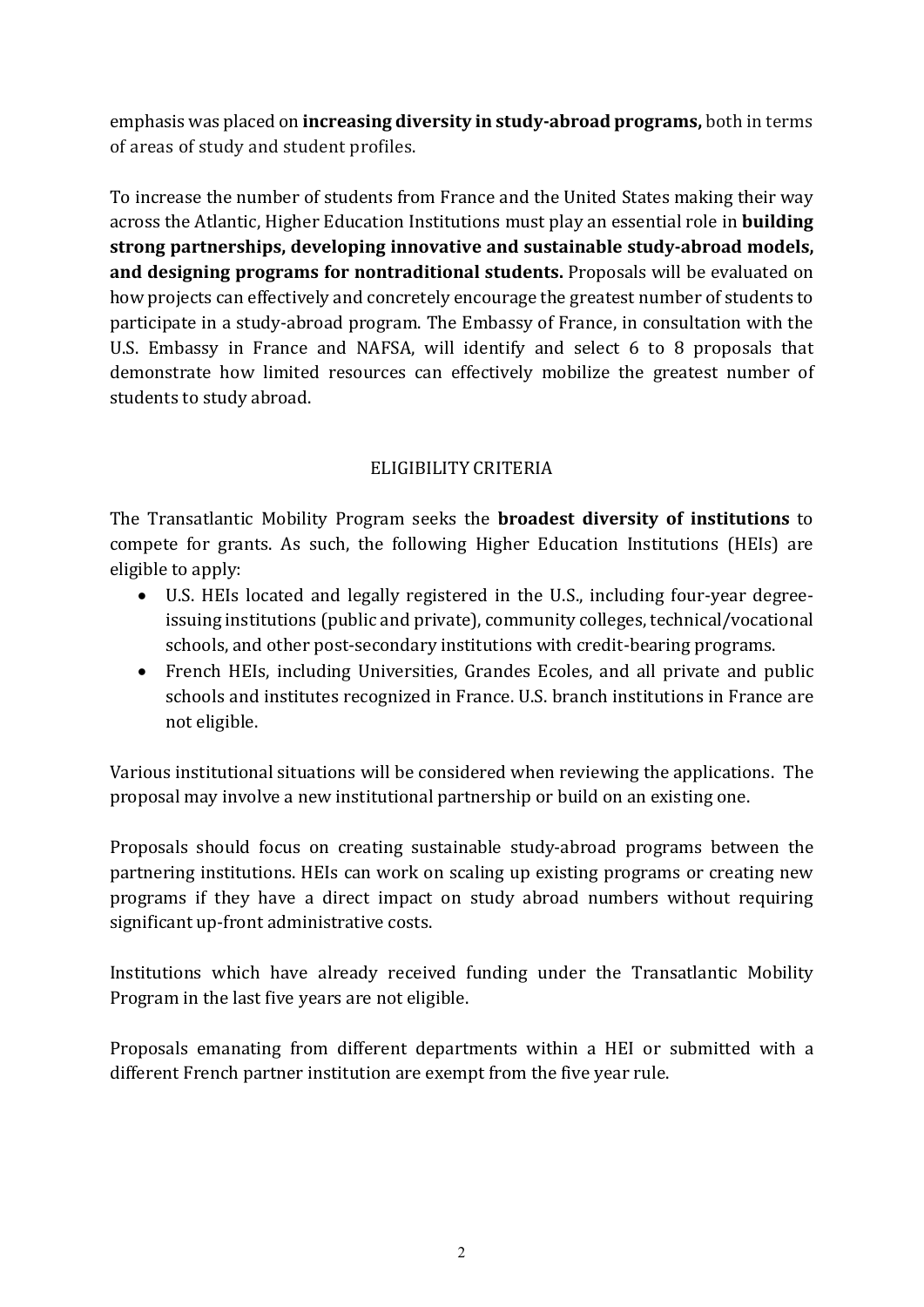#### PROPOSAL REQUIREMENTS

## *Required:*

- Institutions submitting a proposal must be able to **match the grant** offered by the French Embassy (at least 1:1), leveraging funds from institutional, privatesector and/or community sources (excluding overhead costs and grant management).
- To qualify for these funds, applicants will be asked to enact policy or programmatic changes on campus that **leverage greater participation in study abroad** *above and beyond* those students who receive financial assistance from the travel grant.
- The partnering institutions will develop short or long-term programs (longterm is strongly encouraged), with participating students receiving some level of **academic credit.** These programs will integrate strong academic and cultural foundations.

## *Preferred:*

- The proposal will demonstrate increased cooperation and internationalization based on **reciprocity**. Reciprocity may be **asymmetrical** (e.g. study abroad to France and faculty visits to the U.S.).
- The proposal will address **inclusion and diversity** and ensure study-abroad access to underserved/underrepresented populations.
- The proposal should clearly indicate how the partnering institutions intend on maintaining the project and **continue to operate the study abroad program**  after the grant period concludes.
- The Proposal will include the use of **innovative practices** that will increase student participation (e.g., virtual education via hybrid programs and COIL).
- The program will provide students with **training opportunities** to gain academic, technical, linguistic, and cross-cultural skills.
- The program will facilitate some kind of **curricular integration** in the long run.
- The program activities will address one of the following topics:
	- o Technology and Innovation (STEM, cybersecurity, Artificial Intelligence, etc.)
	- o Climate, Energy and the Environment (climate change, food security, renewable energy, rural development, sustainable agriculture, etc.)
	- o Economic Development and Entrepreneurship (business, closing skill gaps in local communities, manufacturing, resource development, trade, etc.)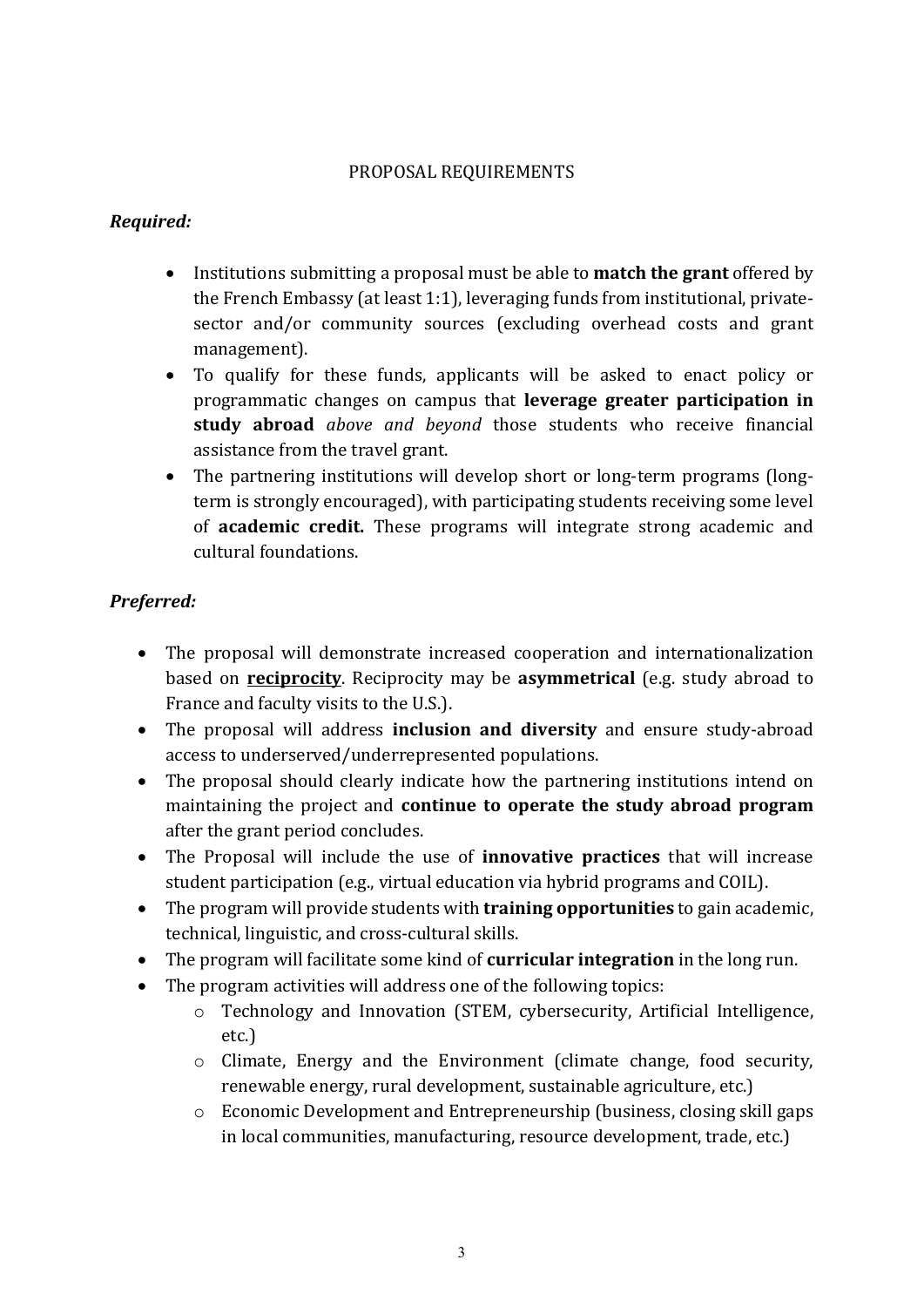Proposed programs may include **virtual activities to complement in-person exchanges,** but must support the sending and hosting of students and faculty between the institutions during the grant period

## PROGRAM DESIGN

The goal of the Transatlantic Mobility Program is to increase partnerships between French and American HEIs and to create **long-term collaboration** in the development and implementation of study-abroad opportunities.

## *Selection:*

- Applications will undergo a **preliminary review for eligibility.** Eligible applications will first be reviewed by the Attachés in the consulate districts. Our head office in Washington will make a final review with the jury.
- This final jury chaired by the Attaché of Higher Education will select **six to eight proposals** in consultation with the U.S. Embassy in France and NAFSA.
- The Embassy of France and its partners reserve the right to fund any or none of the applications submitted.

In addition to proposal requirements and evaluation criteria, the selection committee will consider factors such as institutional and regional diversity, and diversity in the types of programs selected for funding.

## *Management:*

- The application needs to be submitted by a **designated project leader** that will receive the funds: either the French or the American partner institution.
- The French Embassy will award institutional **grants of up to \$15,000** to the designated project leader for the development of innovative study-abroad opportunities.
- Institutions selected to receive funds will manage student selection and administer the grant.
- A portion of this grant can be used to provide individual travel grants to students. Students receiving travel grants will be expected to serve as "ambassadors" for the initiative.
- The grant period is from **September 1, 2022 to August 31, 2023**. However, proposals should include activities beyond these dates to demonstrate continuation of the program beyond the grant period.
- Applicants must commit to reporting on initiatives undertaken under this award and outcomes in terms of study abroad participation. Successful applicants will be asked to **submit a report to the Embassy of France at the end of the grant cycle.**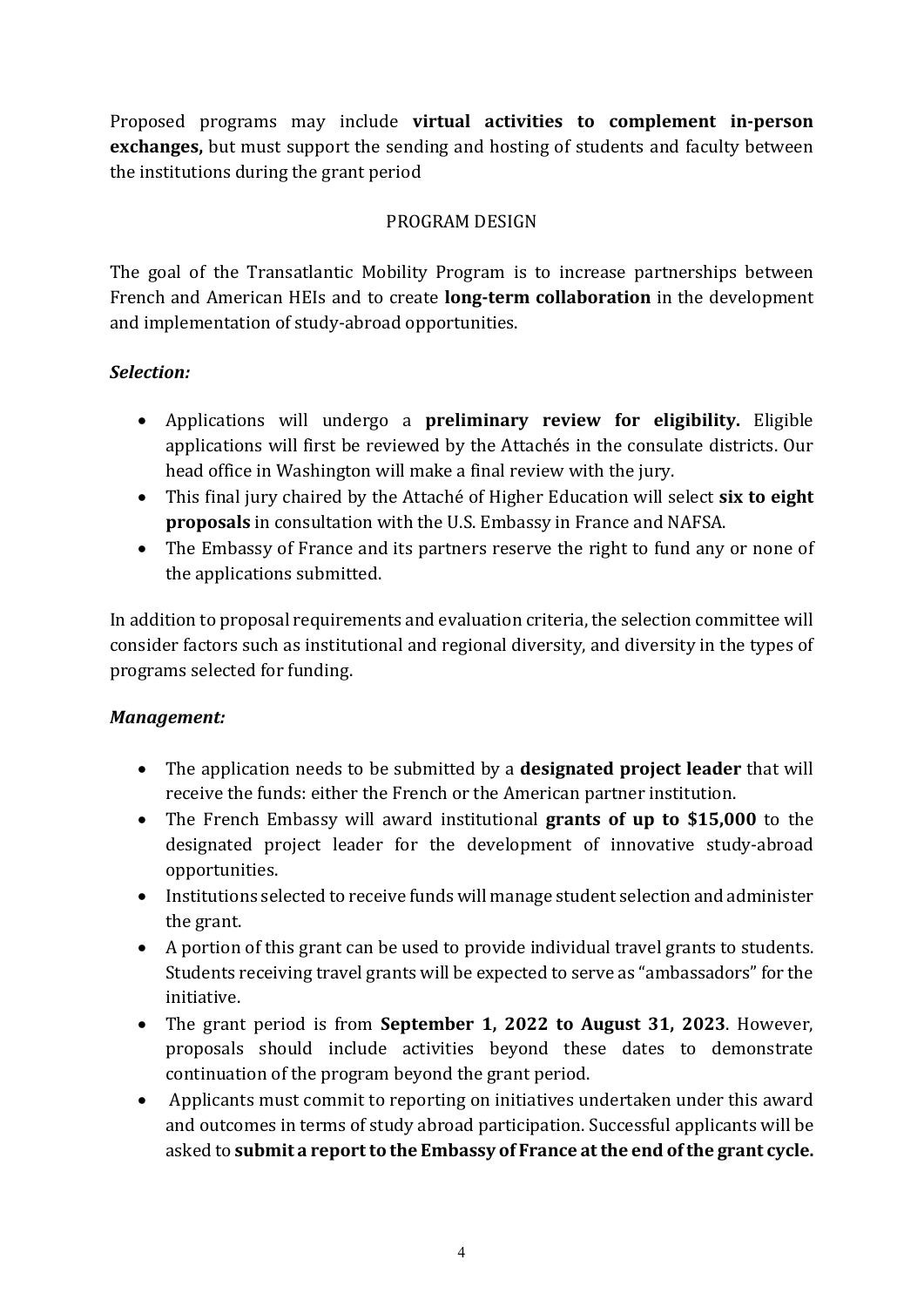Selected grantees will also be required to submit a follow-up report one year after the end of the grant cycle, highlighting continued progress and collaboration.

## EXPECTED RESULTS

U.S. institutions that are successful in implementing these grants will demonstrate increased capacity to develop and administer study abroad programs. HEIs will need to:

- **Significantly increase the number of students** taking part in a study-abroad program in France and the U.S.
- **Obtain institutional support** for the program and build new study-abroad infrastructures.
- **Secure additional resources**, leveraging funds from alternative sources to sustain the proposed program and partnership beyond the grant period.
- **Strengthen partnerships between U.S. and French HEIs** beyond what would have taken place without the grant.
- **Develop new study-abroad models** to engage students in the U.S. and France that have a possibility of replication throughout the two countries.

## SUSTAINABILITY

The funding is a one-time allocation, but the program is not viewed as a one-year project. With this incentive grant, the French Embassy aims at long-term changes, such as promoting the integration of study-abroad programs into the main missions of the institutions (teaching, learning, research).

Institutions must provide a **Sustainability Plan** with their proposal to assure program longevity. Proposals should focus on creating strong and sustainable programs and applicants will be asked to describe how they intend to sustain student mobility and increase institutional exchanges over time.

The French Embassy will continue to support successful institutions beyond the grant period to ensure the sustainability of their partnership through stronger collaboration, and promote the development of new curricular models, such as curricular integration.

## SUBMISSION GUIDELINES

Applicants need to complete the **online application form** and upload the following documents: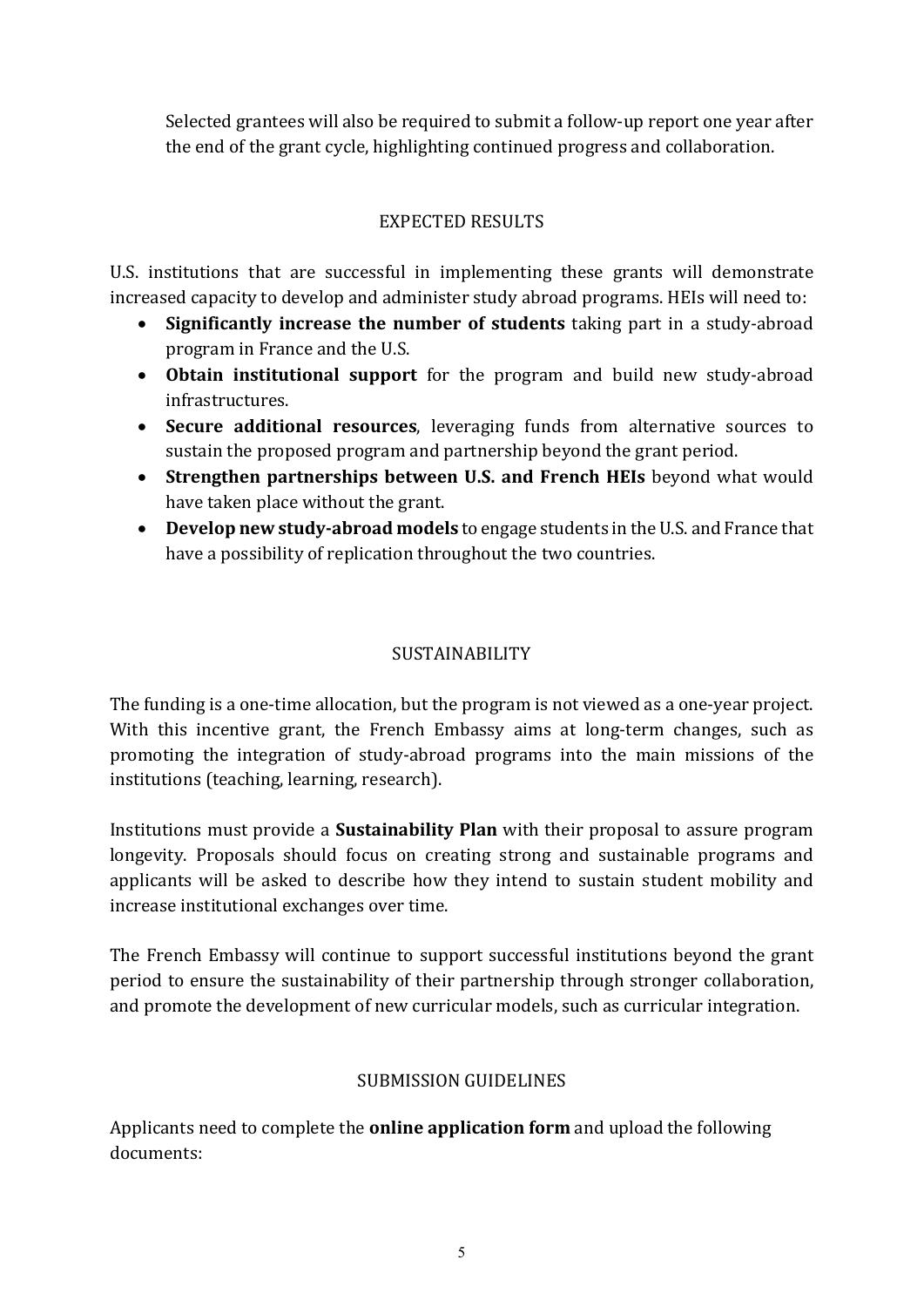- A letter of support from the U.S. institution's leadership.
- A letter of support from the French institution's leadership.
- A CV or brief bio for each project coordinator.

In the online application form, you will be asked to:

- Describe the partnership between the two institutions (background, history).
- Describe the proposed program and how it will increase study-abroad participation between France and the U.S – details the objectives and means.
- Provide a timeline for the grant period and student travel.
- Detail the expected outcomes and impact.
- Provide a sustainability plan (e.g., continuation of the program beyond the grant period)
- Provide a budget with details, including cost-sharing and fundraising to match grant funds.

Please read the **Application Guidelines** before submitting an application.

## RECOGNITION AND SUPPORT

Selected institutions will be publicly recognized on the Cultural Services of the French Embassy in the United States website as part of the *"Transatlantic Mobility Program"*. Institutions will be expected to publicize the support of the partners and sponsors.

## PARTNERS AND SPONSORS

## **Cultural Services – Embassy of France in the United States:**

The Cultural Services of the French Embassy in the United States promote the best of French arts, literature, cinema, digital innovation, language, and higher education across the US. It also builds partnerships between French and American artists, institutions, and universities on both sides of the Atlantic.

<http://www.frenchculture.org/>

## **Public Diplomacy Services – Embassy of the United States of America in France:**

Under the leadership of the Minister-Counselor for Public Diplomacy, the Public Diplomacy Office is one of the interfaces between the government of the United States of America and the French people. The Public Diplomacy Services provide a better understanding of the U.S. culture and society and promote Franco-American dialogue. <https://fr.usembassy.gov/fr/>